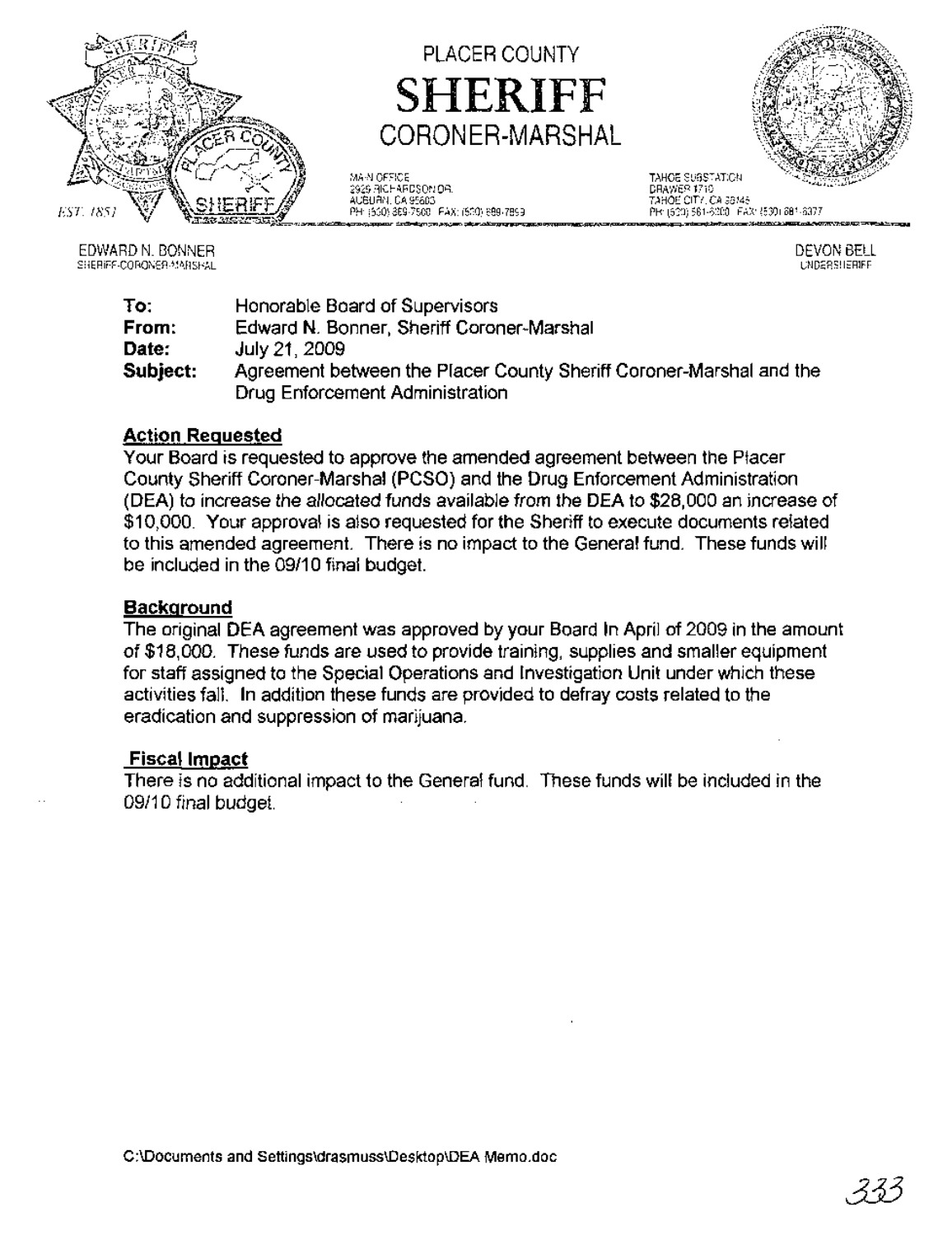



### AMENDED LETTER OF AGREEMENT - INCREASE OF FUNDS

AGREEMENT NUMBER: 2009-36 AMENDMENT NUMBER: 01

THIS AMENDMENT, dated June 1, 2009, to Letter of Agreement (LOA) Number 2009-36 between the Drug Enforcement Administration, hereinafter referred to as the DEA and the **PLACER COUNTY SHERIFF'S DEPARTMENT** hereinafter referred to as **PLACER COUNTY** is for the purpose of INCREASING the amount of funds provided by the DEA to the above state/county agency.

Upon application and for good cause having been shown, the DEA agrees to amend the LOA with **PLACER COUNTY** to increase funds in the amount of \$1 0,000.00 dollars in addition to the \$18,000.00 dollars originally agreed to in paragraph 2 of the LOA to defray costs relating to the eradication and suppression of marijuana. Total allocation for LOA Number 2009-36 is now \$28,000.00 dollars.

All other provisions of the LOA remain the same.

THE PLACER COUNTY SHERIFF'S DEPARTMENT

By: \_

 $Title:$ 

Date---------

DRUG ENFORCEMENT ADMINISTRATION

 $By:$ 

SAC - San Francisco Field Division Date

## **DEA DIVISIONAL FISCAL CLERK MUST INPUT INTO UFMS**

ACCOUNTING CLASSIFICATION/OBLIGATION NO.; SDCE-R1-I ACCOUNT:

09/09/S1R/OM/821 OOOO/SLA-G2/0001I1DCE/OPS

UFMS INPUT DATE:  $\qquad \qquad , \qquad BV: \qquad \qquad \qquad .$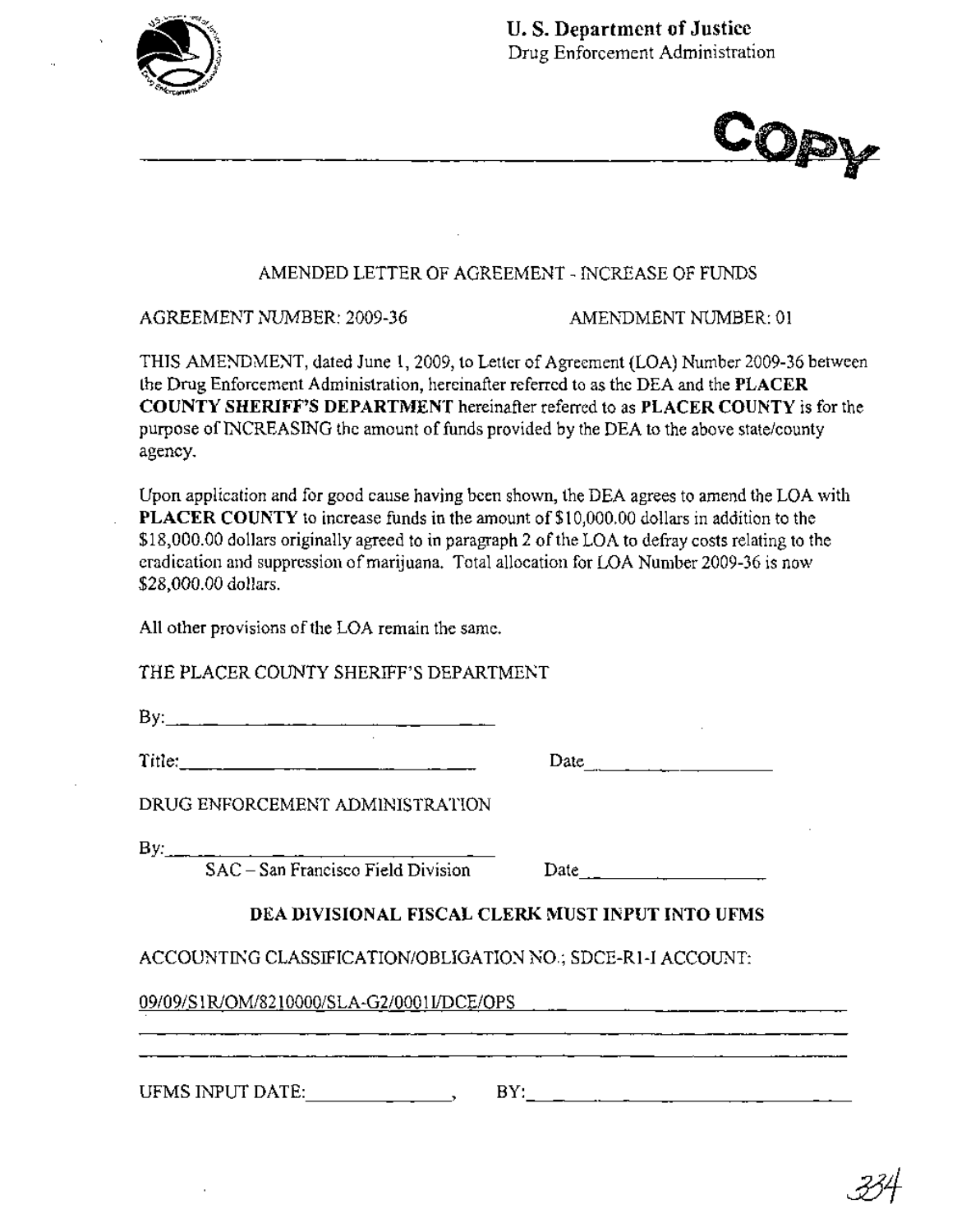|                                                                                                                                                |              |                                                                 | OMB APPROVAL NO.                                                                                              |                                                  |                       | PAGE                                                                         | OF                                                    |
|------------------------------------------------------------------------------------------------------------------------------------------------|--------------|-----------------------------------------------------------------|---------------------------------------------------------------------------------------------------------------|--------------------------------------------------|-----------------------|------------------------------------------------------------------------------|-------------------------------------------------------|
|                                                                                                                                                |              |                                                                 |                                                                                                               | 0348-004                                         |                       |                                                                              | PAGES                                                 |
| <b>REQUEST FOR ADVANCE</b><br>OR REIMBURSEMENT                                                                                                 |              |                                                                 | 1.<br>TYPE OF<br>PAYMENT                                                                                      | a. "X" one or both boxes.<br>$\boxtimes$ advance | REIMBURSE-<br>MENT    | 2. BASIS OF REQUEST<br>$\square$ CASH                                        |                                                       |
| (See instructions on back)                                                                                                                     |              |                                                                 | REQUESTED                                                                                                     | b, "X" the applicable box<br>FINAL               | PARTIAL               | ACCRUAL                                                                      |                                                       |
| 3. FEDERAL SPONSORING AGENCY AND GROANIZATIONAL ELEMENT<br>TO WHICH THIS REPORT IS SUBMITTED.<br>DRUG ENFORCEMENT ADMINISTRATION               |              |                                                                 | 4. FEDERAL GRANT OR CTHER<br><b>IDENTIFYING NUMBER ASSIGNED</b><br>BY FEDERAL AGENCY                          |                                                  |                       |                                                                              | 5. PARTIAL PAYMENT REGUEST<br>NUMBER FOR THIS REQUEST |
|                                                                                                                                                |              |                                                                 | 2009-36                                                                                                       |                                                  |                       |                                                                              |                                                       |
| 6. EMPLOYER IDENTIFICATION<br><b>17. RECIPIENT'S ACCOUNT NUMBER</b><br>NUMBER<br>OR IDENTIFYING NUMBER                                         |              | 8.<br>PERIOD COVERED BY THIS REQUEST<br>FROM (month, day, year) |                                                                                                               |                                                  | TO (month, day, year) |                                                                              |                                                       |
| 94-6000527                                                                                                                                     |              | N/A                                                             | JANUARY 1, 2009                                                                                               |                                                  | DECEMBER 31, 2009     |                                                                              |                                                       |
| 9. RECIPIENT ORGANIZATION<br>Name:                                                                                                             |              |                                                                 | 10. PAYEE (Where check is to be sent if different than Item 9)<br>Name:<br>PLACER COUNTY SHERIFF'S DEPARTMENT |                                                  |                       |                                                                              |                                                       |
| Number<br>and Street:<br>N/A                                                                                                                   |              |                                                                 | Number<br>Post Office Box 6990<br>and Street:                                                                 |                                                  |                       |                                                                              |                                                       |
| City, State<br>and ZIP Code:                                                                                                                   |              |                                                                 | City, State<br>and ZIP Code: Auburn, California 95603                                                         |                                                  |                       |                                                                              |                                                       |
| 11.                                                                                                                                            |              | COMPUTATION OF AMOUNT OF REIMBURSEMENTS/ADVANCES REQUESTED      |                                                                                                               |                                                  |                       |                                                                              |                                                       |
| PROGRAMS/FUNCTIONS/ACTIVITIES                                                                                                                  |              | (a)<br>Original LOA                                             | (b)<br>Whacker)                                                                                               | Amendment No. 1<br>(Operation Weed               | (c)                   |                                                                              | <b>TOTAL</b>                                          |
| a. Total program<br>outlays to date                                                                                                            | (As of dale) | \$18,000.00                                                     | \$10,000.00                                                                                                   |                                                  | \$                    | \$28,000.00                                                                  |                                                       |
| b. Less: Cumulative program income<br>c. Nel program outlays (Line a minus)                                                                    |              |                                                                 |                                                                                                               |                                                  |                       | 0.00                                                                         |                                                       |
| line b)<br>d Estimated not cash outlays for advance<br>period                                                                                  |              | 18,000.00                                                       | 10,000.00                                                                                                     |                                                  | 0.00                  | 0.00                                                                         | 29,000.00                                             |
| e. Total (Sum of lines c & d)                                                                                                                  |              | 18,000.00                                                       | 10,000.00                                                                                                     |                                                  | 0.00                  |                                                                              | 28,000.00                                             |
| F. Non-Federal share of amount op line e.                                                                                                      |              |                                                                 |                                                                                                               |                                                  |                       | 0.00                                                                         |                                                       |
| g. Federal share of amount on line e                                                                                                           |              | 18,000.00                                                       | 10,000.00                                                                                                     |                                                  |                       |                                                                              | 28,000.00                                             |
| h. Federal payments previously requested<br>i. Federal share now requested (Line g)                                                            |              |                                                                 |                                                                                                               |                                                  |                       | 0.00                                                                         |                                                       |
| minus line h)                                                                                                                                  |              | 18,000.00                                                       | 10,000.00                                                                                                     |                                                  | 0.00                  |                                                                              | 28,000.00                                             |
| j. Advances required by<br>month, when requested<br>by Federal grantor<br>agency for use in making<br>prescheduled advances                    | 1st month    | 18,000.00                                                       | 10,000.00                                                                                                     |                                                  |                       |                                                                              | 28,000.00                                             |
|                                                                                                                                                | 2nd month    |                                                                 |                                                                                                               |                                                  |                       | 0.00                                                                         |                                                       |
|                                                                                                                                                | 3rd month    |                                                                 |                                                                                                               |                                                  |                       | 0.00                                                                         |                                                       |
| 12.<br><b>ALTERNATE COMPUTATION FOR ADVANCES ONLY</b>                                                                                          |              |                                                                 |                                                                                                               |                                                  |                       | Ι\$                                                                          |                                                       |
| a. Estimated Federal cash outlays that will be made during period covered by the advance                                                       |              |                                                                 |                                                                                                               |                                                  |                       |                                                                              |                                                       |
| b. Less: Estimated balance of Federal cash on hand as of beginning of advance period<br><u>c   Amount requested     (Line a minus line b) </u> |              |                                                                 |                                                                                                               |                                                  |                       | $ \$$ c.oo                                                                   |                                                       |
| AUTHORIZED FOR LOCAL REPRODUCTION                                                                                                              |              |                                                                 | (Continued on Reverse)                                                                                        |                                                  |                       | STANDARD FORM 270 (Rev. 7-97)<br>Prescribed by CMB Circulars A-102 and A-110 |                                                       |

Prescribed by OMB Circulars A-102 and A-110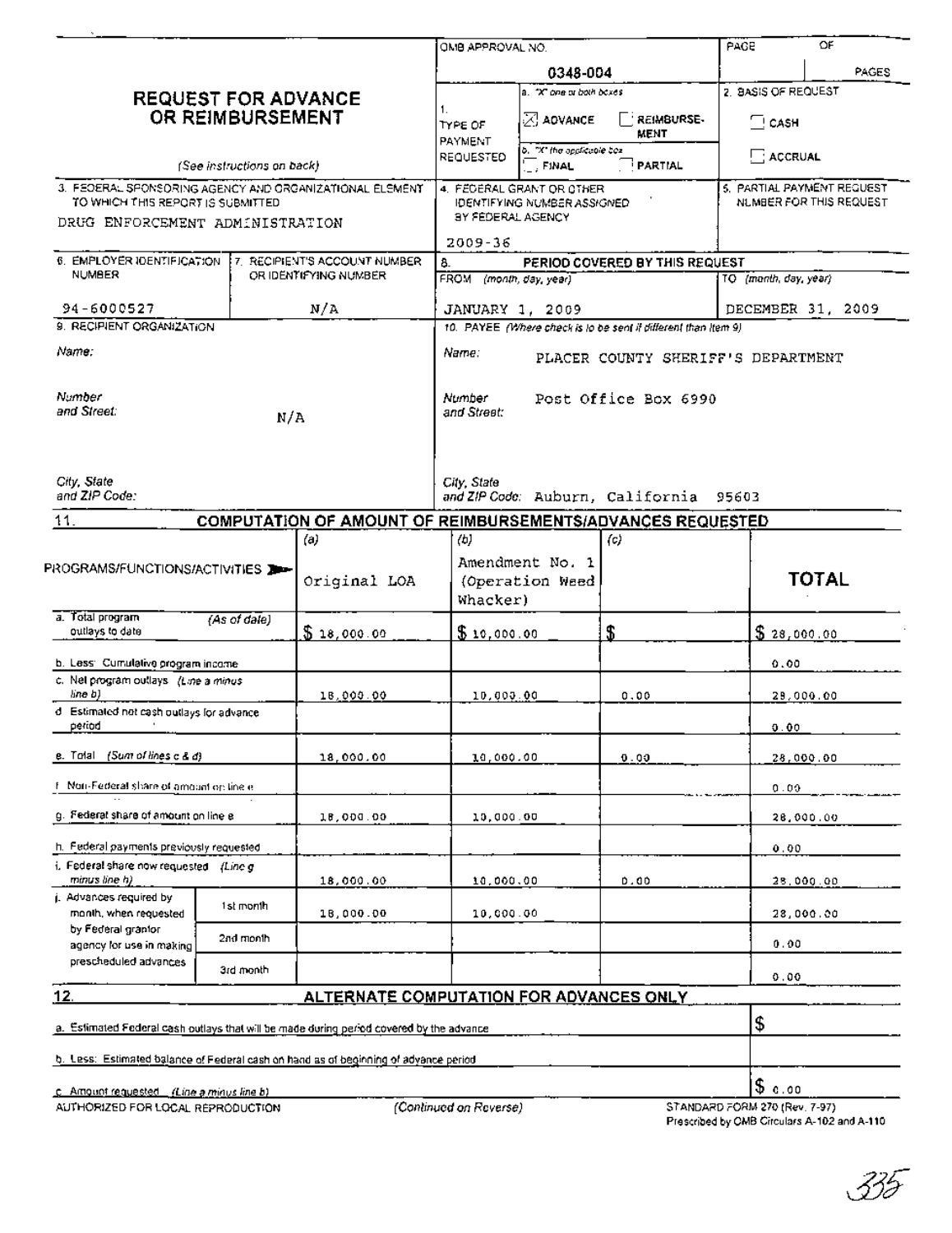| -19.                                                                                                                                             | <b>UCRITIUALIUN</b>                         |                                                |
|--------------------------------------------------------------------------------------------------------------------------------------------------|---------------------------------------------|------------------------------------------------|
| I certify that to the best of my<br>knowledge and belief the data on<br>the reverse are correct and that all<br>outlays were made in accordance. | SIGNATURE OR AUTHORIZED CERTIFYING OFFICIAL | DATE REQUEST<br><b>SUBMITTED</b>               |
| with the grant conditions or other<br>agreement and that payment is<br>due and has not been previously<br>requested.                             | I TYPED OR PRINTED NAME AND TITLE.          | TELEPHONE (AREA CODE,<br>NUMBER AND EXTENSION) |

This space for agency use

Public reporting burden for this collection of information is estimated to average 60 minutes per response, including time for reviewing instructions, searching existing data sources, gathering and maintaining the data needed, and completing and reviewing the collection of information. Send comments regarding the burden estimate or any other aspect of this collection of information, including suggestions for reducing this burden, to the Office of Management and Budget, Paperwork Reduction Project (0348-0004), Washington, DC 20503,

PLEASE DO NOT RETURN YOUR COMPLETED FORM TO THE OFFICE OF MANAGEMENT AND BUDGET. SEND IT TO THE ADDRESS PROVIDED BY THE SPONSORING AGENCY.

#### INSTRUCTIONS

Please type or print legibly. Items 1, 3, 5, 9, 10, 11e, 11f, 11g, 11i, 12 and 13 are self-explanatory; specific instructions for other items are as follows: .

#### Item Entry

- 2 Indicate whether request is prepared on cash or accrued expenditure basis. All requests for advances shall be prepared on a cash basis.
- 4 Enter the Federal grant number, or other identifying number assigned by the Federal sponsoring agency. If the advance or reimbursement is for more than one grant or other agreement, insert N/A; then, show the aggregate amounts. On a separate sheet, list each grant or agreement number and the Federal share of outlays made against the grant or agreement.
- 6 Enter the employer identification number assigned by the U.S. Internal Revenue Service, or the FICE (institution) code if requested by the Federal agency.
- 7 This space is reserved for an account number or other identifying number that may be assigned by the recipient.
- 8 Enter the month, day, and year for the beginning and ending of the period covered in this request. If the request is for an advance or for both an advance and reimbursement, show the period that the advance will cover. If the request is for reimbursement, show the period for which the reimbursement is requested.
- Note: The Federal sponsoring agencies have the option of requiring recipients to complete items 11 or 12, but not both. Item 12 should be used when only a minimum amount of information is needed to make an advance and outlay information contained in item 11 can be obtained in a timely manner from other reports.
	- 11 The purpose of the vertical columns (a), (b), and (c) is to provide space for separate cost breakdowns when a project has been planned and budgeted by program, function, or

Item Entry

activity. If additional columns are needed, use as many additional forms as needed and indicate page number in space provided in upper right; however, the summary totals of all programs, functions, or activities should be shown in the "total" column on the first page.

- 11a Enter in "as of date," the month, day, and year of the ending of the accounting period to which this amount applies. Enter program outlays to date (net of refunds, rebates, and discounts), in the appropriate columns. For requests prepared on a cash basis, outlays are the sum of actual cash disbursements for goods and services, the amount of indirect expenses charged, the value of in-kind contributions applied, and the amount of cash advances and payments made to subcontractors and subrecipients. For requests prepared on an accrued expenditure basis, outlays are the sum of the actual cash disbursements, the amount of indirect expenses incurred, and the net increase (or decrease) in the amounts owed by the recipient for goods and other property received and for services performed by employees, contracts, subgrantees and other payees.
- 11b Enter the cumulative cash income received to date, if requests are prepared on a cash basis. For requests prepared on an accrued expenditure basis, enter the cumulative income earned to date. Under either basis, enter only the amount applicable to program income that was required to be used for the project or program by the terms of the grant or other agreement.
- 11d Only when making requests for advance payments, enter the total estimated amount of cash outlays that will be made during the period covered by the advance.
- 13 Complete the certification before SUbmitting this request.

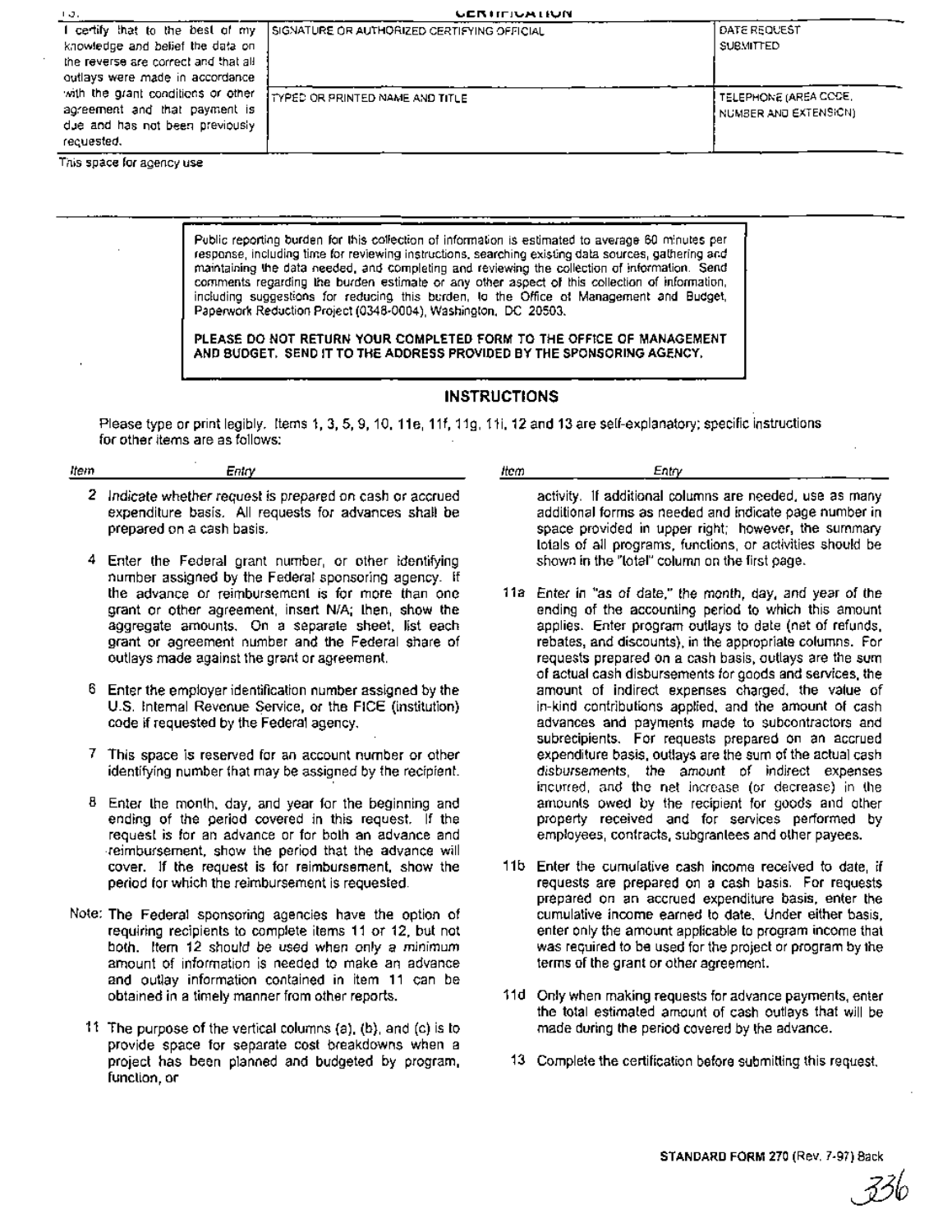# **l\lemorandum**

 $\cdot$ 



J.

| Subject                                                                                                                                                                                                                        | Date                                                                                         |  |  |
|--------------------------------------------------------------------------------------------------------------------------------------------------------------------------------------------------------------------------------|----------------------------------------------------------------------------------------------|--|--|
| Electronic Funds Transfer<br>$(DFN: 610-13)$                                                                                                                                                                                   | $JUV_0$ $1$ $2009$                                                                           |  |  |
| To                                                                                                                                                                                                                             | From                                                                                         |  |  |
| All Domestic Cannabis Eradication/<br>Suppression Program (DCE/SP)<br>Participating Agencies                                                                                                                                   | Scott W. Hoernke & Louis<br>Chief<br>Investigative Support Section                           |  |  |
| by electronic transfer. Funds will be transferred directly into the Letter of Agreement (LOA) agency<br>bank account. In order to process electronic transfers the following information must be provided<br>below:            | Funding for the Domestic Cannabis Eradication/Suppression Program (DCE/SP) is only available |  |  |
|                                                                                                                                                                                                                                |                                                                                              |  |  |
| Account Number: 2008. Communication of the Countries of the Countries of the Countries of the Countries of the Countries of the Countries of the Countries of the Countries of the Countries of the Countries of the Countries |                                                                                              |  |  |
|                                                                                                                                                                                                                                |                                                                                              |  |  |
|                                                                                                                                                                                                                                |                                                                                              |  |  |
|                                                                                                                                                                                                                                |                                                                                              |  |  |
|                                                                                                                                                                                                                                |                                                                                              |  |  |
| Bank/Financial Institution ABA Number:                                                                                                                                                                                         |                                                                                              |  |  |
| Authorized Agency Representative - Name & Title                                                                                                                                                                                |                                                                                              |  |  |
| Signature of Authorized Agency Representative                                                                                                                                                                                  | Date                                                                                         |  |  |

 $\sim 10$ 

 $\ddot{\phantom{a}}$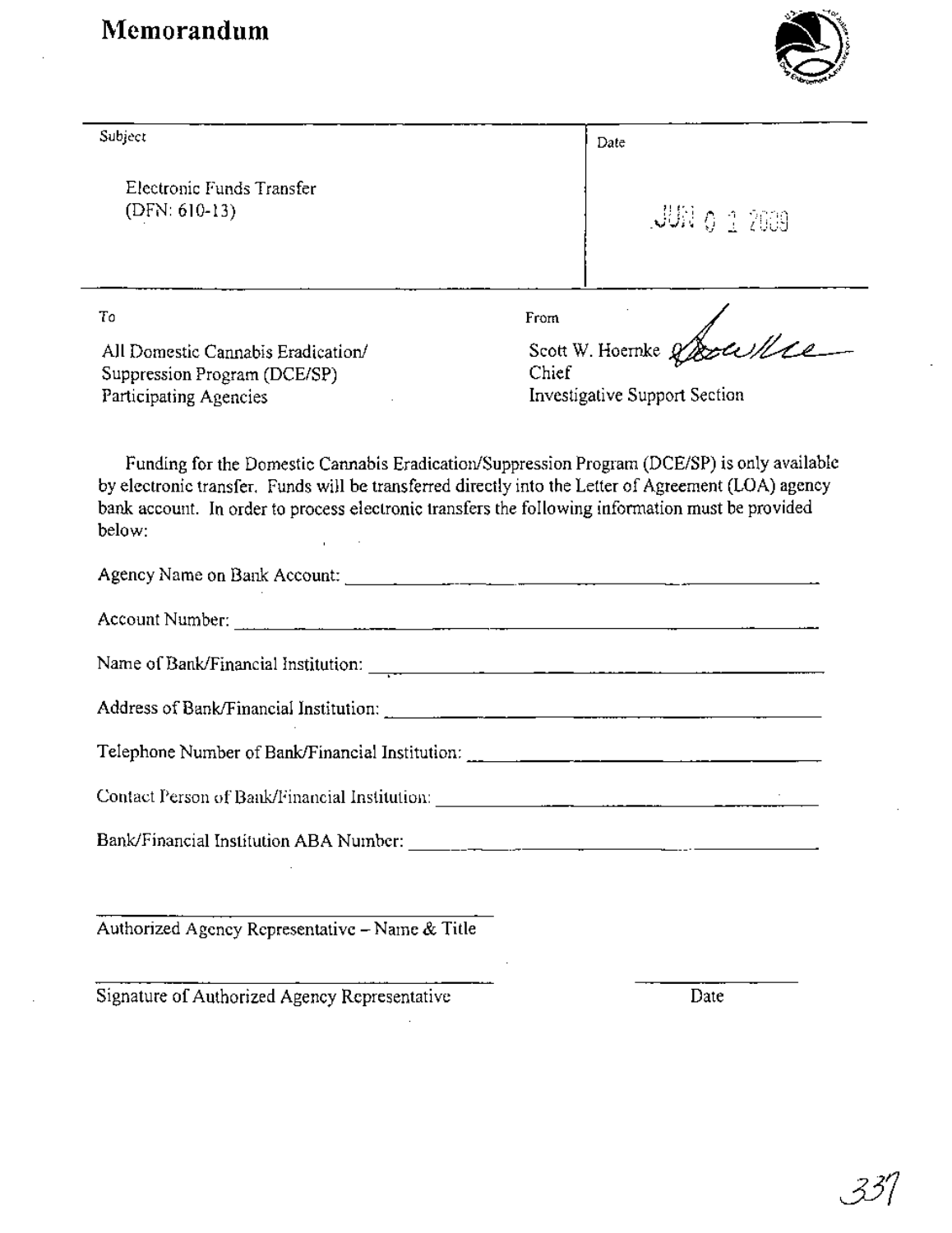

#### **U.S. DEPARTMENT OF JUSTICE OFFICE OF JUSTICE PROGRAMS OFFICE OF THE COMPTROLLER**

#### **CERTIFICATIONS REGARDING LOBBYING; DEBARMENT, SUSPENSION AND OTHER RESPONSIBILITY MATTERS; AND DRUG-FREE WORKPLACE REQUIREMENTS**

Applicants should refer to the regulations cited below to determine the certification to which they are required to attest. Applicants should also review the instructions for certification included in the regulations before completing this from. Signature of this form provides for compliance with certification requirements under 28 CFR Part 69, "New Restrictions on Lobbying" and 28 **CFR** Part 67, "Government-wide Department and Suspension (Nonprocurement) and Government-wide ReqUirements for Drug-Free Workplace (Grants)." The certifications shall be treated as a material representation of fact upon reliance will be placed when the Department of Justice determines to award the covered transaction, grant, or cooperative agreement.

#### **1. LOBBYING**

As required by Section 1352, Title 31 of the U.S. Code. and implemented at <sup>28</sup> CFR Part 69. for persons entering into <sup>a</sup> grant or cooperative agreement over \$100.000. as defined at 28 CFR Part 69, the applicant certifies that:

(a) No Federal appropriate funds have been paid or will be<br>paid, by or on behalf of the undersigned, to any person for in-<br>diuencing or attempting to influence an officer or employee of<br>any agency, a Member of Congress, an

(b) If any funds other than Federal appropriated funds have<br>been paid or will be paid to any person for influencing or at-<br>tempting to influence an officer or employee of any agency, a<br>Member of Congress, an officer or emp Federal grant or cooperative agreement, the undersigned shall complete and submit Standard Form - LLL, "Disclosure of Lobbying Activities," in accordance with its instructions;

(c) The undersigned shall require that the language of this cer- tification be included in the award documents lor all subawards at all fiers (including subgrants, contracts under grants and<br>cooperative agreements, and subcontracts) and that all sub-<br>recipients.shall.certify.and.disclose.accordingly.

# 2. DEBARMEN\~ **SUSPENSION, AND OTHER RESPONSIBILlTr MATTERS (DIRECT RECIPIENT)**

As required by Executive Order 12549. Debarment and Suspension. ana implemented at 28 CFR Prt 67, for prospec-tive Qarticipants in primary covered transactions, as defined at 28 CFR Part 67, Section 67.510-

A. The applicant certifies that it and its principals:

(a) Are not presently debarred, suspended. proposed for debar-ment, declared ineligible sentenced to a denial of Federal benefits by a State or Federal court. or voluntarily excluded from covered transactions by any Federal department<br>or agency;

(b) Have not within a three-year period preceding this applica-<br>tion been convicted of or had a civil judgment rendered against<br>them for commission of fraud or a criminal offense in connec-<br>tion with obtaining, attempling

public (Federal, State. or" local) transaction or contract under <sup>a</sup> public transaction; violation of Federal or State antitrust statutes or commission of embezzlement, theft, forgery,<br>bribery, falsification or destruction of records, making false statements, or receiving stolen property;

(c) Are not presently indicted for or otherwise criminally or<br>civilly charged by a governmental entity (Federal, State, or<br>focal) with commission of any of the offenses enumerated in<br>paragraph (1){b) of this certification;

(d) Have not within a three-year period preceding this applica-tion had one or more public transactions (Federal, State, or local) terminated for cause or default; and

B. Where the applicant is unable to certify to any of the<br>statements in this certification, he or she shall attach an<br>explanation.to.this.application.

# 3. **DRUG-FREE WORKPLACE (GRANTEES OTHER THAN INDIVIDUALS)**

As required by the Drug-Free Workplace Act of 1988. and implemented at <sup>28</sup> CFR Part 67, Subpart F, for grantees). as defined at <sup>28</sup> CFR Part <sup>67</sup> Sections 67.615 and 67.020-

A. The applicant certifies that it will or will continue to provide <sup>a</sup> drug-free workplace by:

(a) Publishing a statement notifying employees that the unlawful manufacture, distribution, dispensing, possession, or use of a controlled substance is prohibited in the grantee's workplace and specifying the actions that

(b) Establishing an on-going drug-free awareness program to Inform employees about-

(1) The dangers of drugs abuse in the workplace;

(2) The grantee's policy of maintaining a drug-free workplace;

(3) Any available drug counseling. rehabilitation, and employee assistance programs; and

(4) The penalties that may be imposed upon employees for drug abuse violations occurring in the workplace;

(c) Making it a requirement that each employee to be engaged in the performance of the grant be given a copy of the state-ment required by paragraph (a);

(d) Notifying the employee in the statement required by paragraph (a) that. as a condition of employment under the granf. the employee will-

OJP FORM *4061/6* (3-91) REPLACES OJP FORMS *4061/2, 4062/3* AND *4061/4* WHICH ARE OBSOLETE.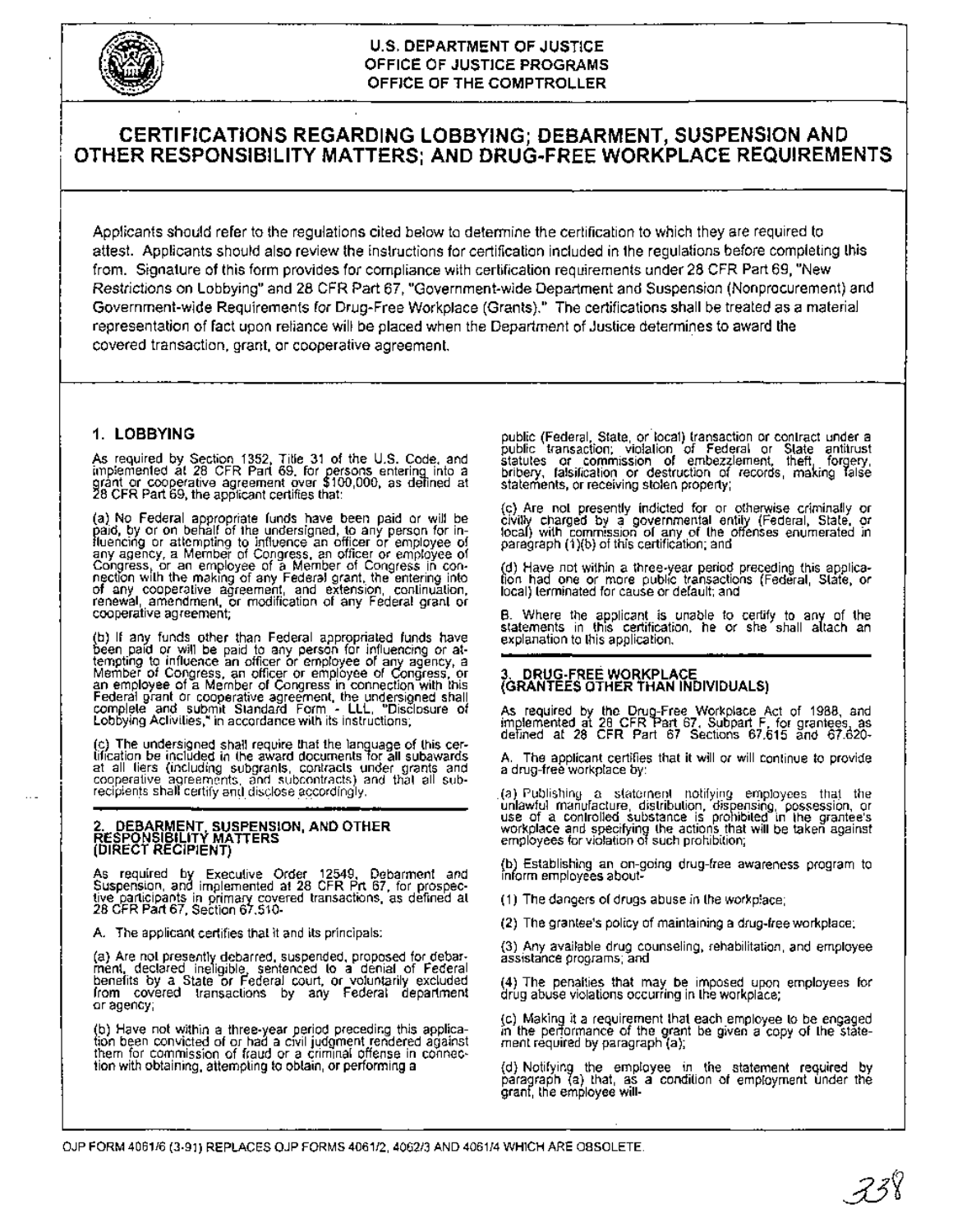(1) Abide by the terms of the statement; and

(2) Notify the employer in writing of his or her conviction for a violation of a criminal drug statute occurring in the workplace no later than five calendar days after such conviction;

(e) Notifying the agency, in writing, within 10 calendar days<br>after receiving notice under subparagraph: (d)(2) from an<br>employee or otherwise receiving actual notice of such conviction. Employers of convicted employees mus

(f) Taking one of the following actions, within 30 calendar days of receiving notice under subparagraph (d)(2), with respect to any employee who is so convicted-

(1) Taking appropriate personnel action against such an employee, up to and including termination, consistent with the requirements of the Rehabilitation Act of 1973, as amended; or

(2) Requiring such employee to participate satisfactorily in a drug abuse assistance or rehabilitation program approved for such purposes by a Federal, State, or local nealth, law enforce-ment, or other appropriate agency;

(g) Making a good faith effort to continue to maintain a drug-<br>free workplace through implementation of paragraphs (a), (b), (c), (d), (e), and (f).

B. The grantee may insert in the space provided below the site(s) for the performance of work done in connection with the specific grant:

Place of Performance (Street address, city, country, state, zip code)

Check  $\Box$  if there are workplace on file that are not identified here.

Section 67, 630 of the regulations provides that a grantee that is a State may elect to make one certification in each Federal<br>fiscal year. A copy of which should be included with each ap-<br>plication for Department of Justice funding. States and State<br>agencies may elect to use OJP Form

Check  $\Box$  if the State has elected to complete OJP Form 4061/7.

# **DRUG·FREE WORKPLACE (GRANTEES WHO ARE INDIVIDUALS)**

As required by the Drug-Free Workplace Act of 1988, and<br>implemented at 28 CFR Part 67, Subpart F, for grantees, as<br>defined at 28 CFR Part 67; Sections 67.615 and 67.620-

A. As a condition of the grant, I certify that I will not engage<br>in the unlawful manufacture, distribution, dispensing, posses-<br>sion, or use of a controlled substance in condition any<br>activity with the grant; and

B. If convinced of a criminal drug offense resulting from a violation occurring during the conduct of any grant activity, I will report the conviction, in writing, within 10 calendar days of the conviction, to: Department

As the duly authorized representative of the applicant, I hereby certify that the applicant will comply with the above certifications.

1. Grantee Name and Address:

2. Application Number and/or Project Name **Contract Contract** 

3. Grantee IRSNendor Number

4. Typed Name and Title of Authorized Representative

 $\mathcal{L}=\mathcal{L}=\mathcal{L}$ 

5. Signature

6. Date

 $\cdots$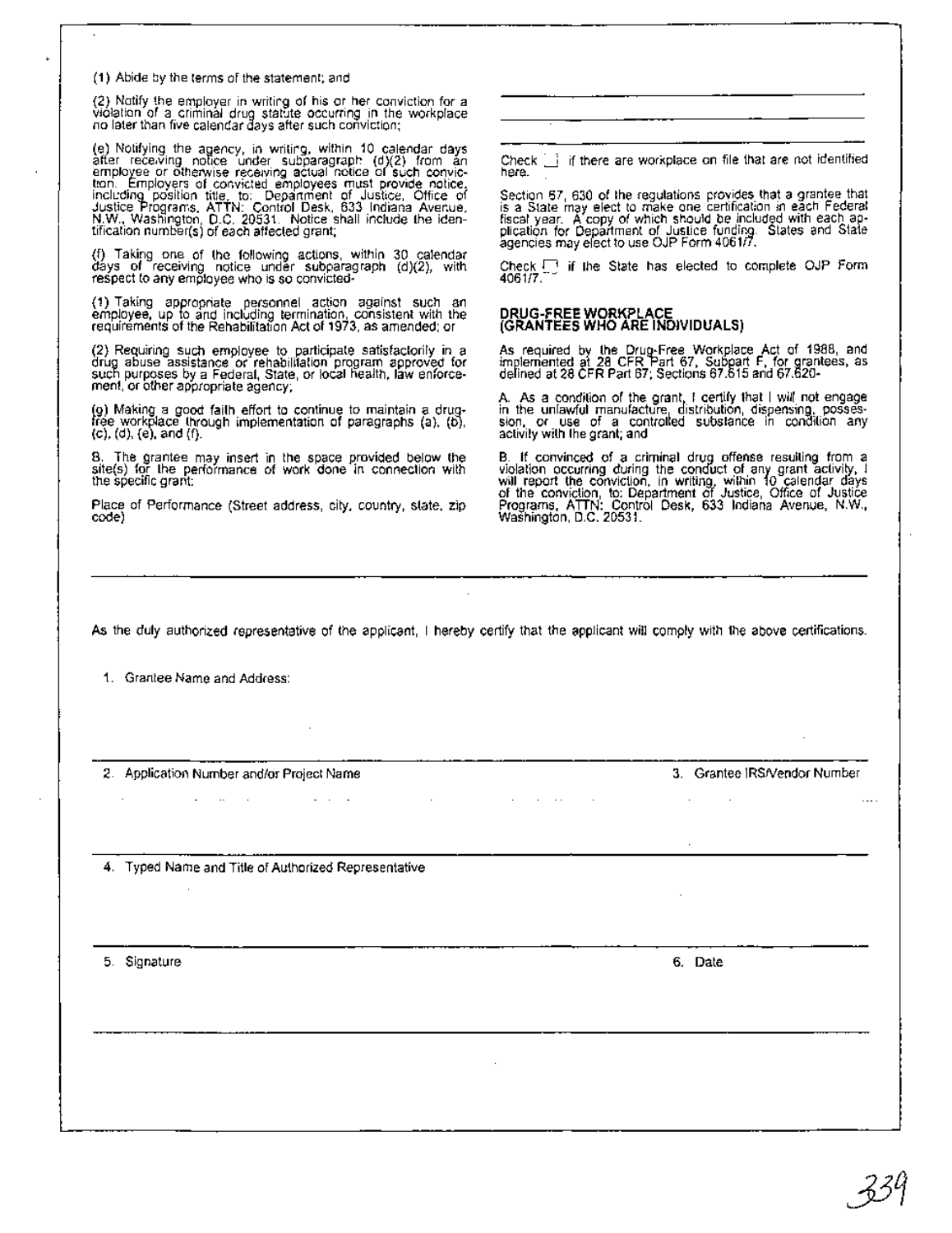

#### **ASSURANCES**

The Applicant hereby assures and certifies compliance with all Federal statutes, regulations, policies, guidelines and requirements, including OMB Circulars No. A-21, A-87, A-110, A-122, A-133; E.O. 12372 and Uniform Administrative Requirements for Grants and Cooperative Agreements \_ 28 CFR, Part 66, Common rule, that govern the application, acceptance and use of Federal funds for this federally-assisted project. Also the Applicant assures and certifies that:

- similar action has been duly adopted or passed as an official act of the applicant's governing body, authorizing the filing of the application, including all understandings and assurances containedtherein, and directing and authorizing the person identified as the official representative of the applicant to act in connection with the application and toprovide such additional information may be required.
- It will comply with requirements of the provisions of the Uniform Relocation Assistance and Real Property Acquisitions Act of 1970 (P.L. 91-646) which provides for fair and equitable treatment of persons displaced as a result of Federal and federally - assisted programs. 2.
- It will comply with provisions of Federal law which limit certain political activities of employees of a State or local unit of government whose principal employment is in connection with an activity financed in whole or in part by Federal grants. (5 USC 1501, et seq.) 3.
- It will comply with the minimum wage and maximum hours provisions of the Federal Fair Labor Standards Act if applicable. 4.
- It will establish safeguards to prohibit employees from using their positions for a purpose that is or gives the appearance ofbeing motivated by a desire for private gain for themselves or others, particularly those with whom they have family, business, or other ties. 5.
- It will give the sponsoring agency or the Comptroller General, through any authorized representative, access toand the right to examine all records, books, papers, or documents related to the grant. 6.
- It will comply with allrequirements imposed by the Federal sponsoring agency concerning special requirements of law, program requirements, and other 13. administrative requirements. 7.
- It will insure that the facilities under its ownership, lease or supervision which shall be utilized in the accomplishment of the project are not listed on the Environmental Protection Agency's (EPA)list of Violating Facilities and that it will notify the Federal grantor agency of the receipt of any communication from the Director of the EPA Office of Federal Activities indicating that a facility to be used in the project is under consideration for listing by the EPA. 8.
- Itwill comply with the-flood insurance purchase requirements of Section 102(a) ofthe Flood Disaster Protection Act of 1973, Public Law 93-234,87 Stat. 975,14. approved December 31, 1976, Section 102(a) requires, on and after March 2, 1975, the purchase of flood insurance in communities where such insurance is available as a condition for the receipt of any Federal financial assistance for construction or acquisition purposes for usein any area that has been identified by the Secretary of the Department of Housing and Urban Development as an area having special flood hazards. The phrase "Federal financial assistance" IS. includes any form of loan, grant, guaranty, insurancepayment, rebate, subsidy, disaster assistance loan or grant, or any other form of direct or indirect Federal  $\alpha$ ssistance.  $16.$ 9.
- I. It possesses legal authority to apply for the grant; that a resolution, motion or 10. It will assist the Federal grantor agency in its compliance with Section 106 of the National Historic Preservation Act of 1966 as amended (16 USC 470), Executive Order 11593, and the Archeological and Historical Preservation Act of 1966 (16 USC 569 a-I et seq.) by (a) consulting with the State Historic Preservation Officer on the conduct of investigations, as necessary, to identify properties listed in or eligible for inclusion in the National Register of Historic Places that are subject to adverse effects (see 36 CFR Part 800.8) by the activity, and notifying the Federal grantor agency of the existence of any such properties, and by (b) complying with all requirements established by the Federal grantor agency to avoid ormitigate adverse effects upon such properties.
	- It will comply, and assure the compliance of all its subgrantees and II. contractors, with the applicable provisions of Title I of the Omnibus Crime Control and Safe Streets Act of 1968, as amended, the Juvenile Justice and Delinquency Prevention Act, or the Victims ofCrime Act, as appropriate; the provisions of the current edition of the Office of Justice Programs Financial and Administrative Guide for Grants, M7100.l; and all other applicable Federal laws, orders, circulars, or regulations.
	- It will comply with the provisions of28 CFR applicable to grants and cooperative agreements including Part 18, Administrative Review Procedure; Part 20, Criminal Justice Information Systems; Part 22, Confidentiality of Identifiable Research and Statistical Information; Part 23, Criminal Intelligence Systems Operating Policies; Part 30, Intergove-mmental Review ofDepartment ofJustice Programs and Activities; Part 42, Nondiscrimination/Equal Employment Opportunity Policies and Procedures; Part 61, Procedures for Implementing the National Environmental Policy Act; Part 63, Floodplain Management and Wetland Protection Procedures; and Federal laws or regulations applicable to Federal Assistance Programs. 12.
		- It will comply, and all its contractors will comply, with the nondiscri-mination requirements of the Omnibus Crime Control and Safe Streets Act of 1968, as amended, 42 USC 3789(d), or Victims of Crime Act (as appropriate); Title VI of the Civil Rights Act of 1964, as amended; Section 504 of the Rehabilitation Act of 1973, as amended; Subtitle A, Title II of the Americans with Disabilities Act (ADA) (1990); Title IX ofthe Education Amendments of 1972; the Age Discrimination Act of 1975; Department of Justice Non-Discrimination Regulations, 28 CFR Part 42, Subparts C, D, E, and G; and Department of Justice regulations on disability discrimination, 28 CFR Part 35 and Part 39.
		- In the event a Federal or State court or Federal Or State administrative agency makes a finding of discrimination after a due process hearing on the grounds of race, color, religion, national origin, sex, or disability against a recipient of funds, the recipient will forward a copy ofthe finding to the Office for Civil Rights, Office of Justice Programs.
		- It will provide an Equal Employment Opportunity Program ifrequired to maintain one, where the application is for \$500,000 or more.
	- It will comply with the provisions ofthe Coastal Barrier Resources Act (p.L. 97-348) dated October 19,1982 (16 USC 3501 et seq.) which prohibits the expenditure of most new Federal funds within the units of the Coastal Barrier Resources System.

Signature **Date** 

J4D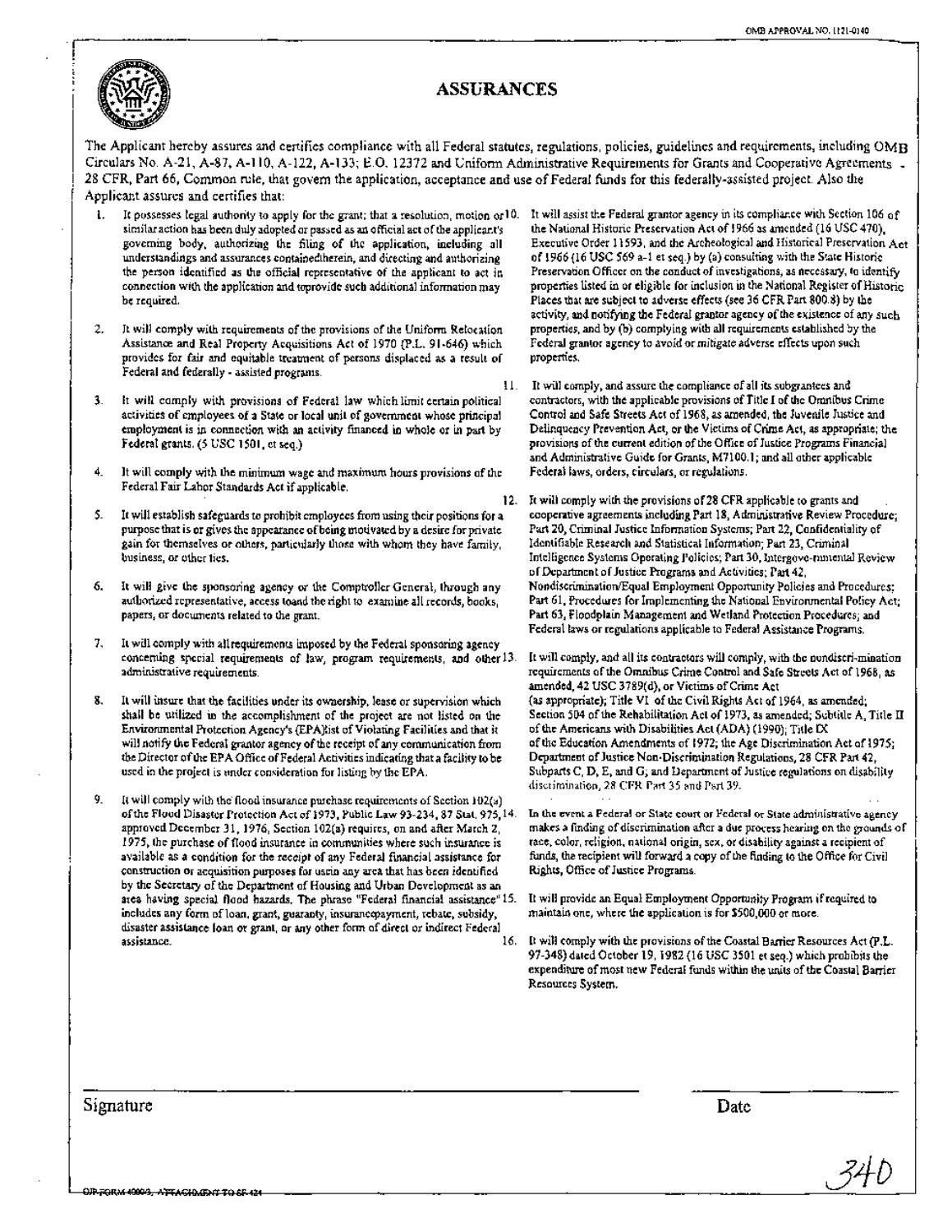

| Subject<br>2009 Domestic Cannabis Eradication/Suppression Program<br>AMENDMENT              | Date<br>2009-06-04          |                              |
|---------------------------------------------------------------------------------------------|-----------------------------|------------------------------|
| Τo<br>Domestic Cannabis Eradication/Suppression<br>Program Grantees: Operation Weed Whacker | From<br>SA Carlos G. Alfaro | California DCESP Coordinator |

DEA has selected your agency to receive additional DCESP funds to support "Operation Weed Whacker." Enclosed is an "Amended Letter of Agreement - Increase of Funds" and supporting documents to review and complete.

Drug Enforcement Administration San Francisco Field Division

Enclosed you will find the following documents:

- 1. Checklist for Completing the Amendment Package (page 2 ofthis memo)
- 2. DCESP Amended Letter of Agreement (1 page)
- 3. Request for Advance or Reimbursement Form SF-270 (2 pages)
- 4. Electronic Funds Transfer Memorandum (l page)
- 5. Certifications Regarding Lobbying OJP Form 4061/6 (2 pages)
- 6. Assurances *OlP* Form 4000/3 (l page)

Highlighted in yellow are those requirements that must be provided in order to assure the forwarding ofthe funding package to DEA Headquarters.

When completed, please mail the **ORIGINALS (Certified Copies WILL NOT be accepted)** to the attention of:

SA Carlos G. Alfaro (Group 2) Drug Enforcement Administration 450 Golden Gate Avenue, 14<sup>th</sup> Floor San Francisco, CA 94102

SA Alfaro is available to provide assistance with the completion of DCESP package and can be reached at (415) 436-7795. Once the completed package has been returned to the San Francisco Field Division, I will finalize the processing of the funding package and forward it to DEA Headquarters for final approval and disbursement of funds.